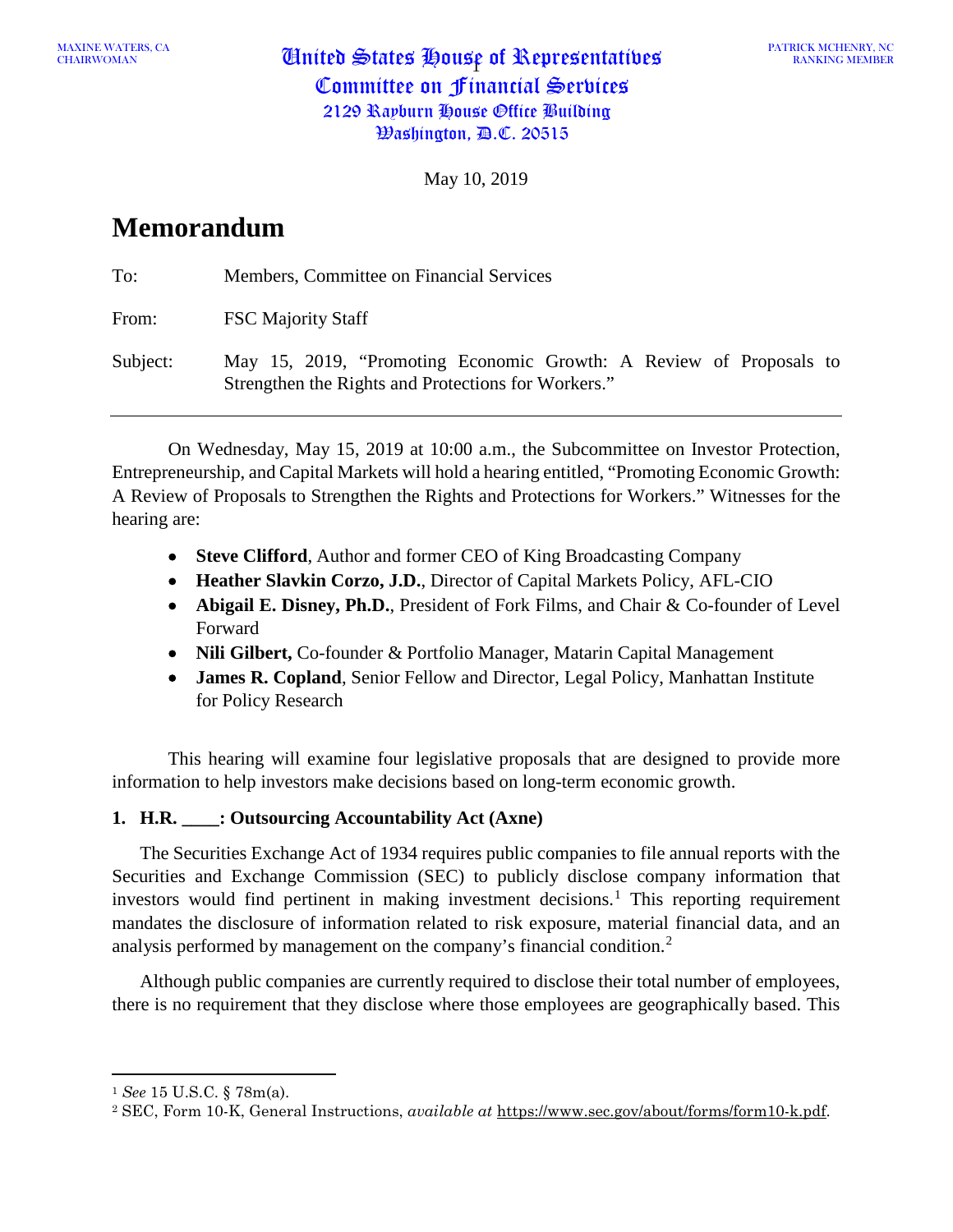makes it difficult for investors and consumers to know if the companies they are investing in are creating and protecting American jobs.

The Outsourcing Accountability Act of 2019, sponsored by Rep. Cindy Axne (IA-03), is a draft bill that would require public companies to annually disclose the total number of employees they employ in each state and foreign country, as well as the percentage change from the previous year. The draft bill exempts smaller and newly-public companies from this requirement.

The bill is supported by AFL-CIO.

#### **2. H.R. \_\_\_\_: A bill to amend the Securities Exchange Act of 1934 to require issuers to disclose information about human capital management in annual reports (Axne)**

For the last four decades, the United States economy has been shifting from a manufacturingbased economy to a service-based economy. As a result, intangible assets, such as technological innovation and services, are playing a larger role in corporate balance sheets and stock market value. According to one 2015 study, intangible assets made up less than 20% of the market value of the S&P 500 in 1975 but accounted for more than 80% of its value in 2015.<sup>[3](#page-1-0)</sup> These intangible assets can include brand value and intellectual property, as well as, the human capital of a company's workforce.

How a company invests in its workforce can affect the long-term value of the company and, ultimately, the future value of the company's return. For example, if a company consistently fails to train its employees in the latest industry developments or if the company has a high rate of workforce turnover, it may struggle to compete long-term. In a hearing before the House Appropriations Committee in April 2018, SEC Chairman Jay Clayton emphasized the importance of this information and stated that he "would like to see more disclosure from public companies on how they think about human capital."[4](#page-1-1)

Since 1998, firms in the European Union have been required to report total human capital investments in relation to salaries, bonuses, and other benefits, [5](#page-1-2) but because similar disclosures are not required and are thus only voluntary in the US, only 15% of S&P 500 firms do so.<sup>[6](#page-1-3)</sup> However, according to research from the Embankment Project for Inclusive Capitalism (EPIC), a project bringing together businesses with more than \$1.5 trillion in market capitalization and asset managers managing more than \$30 trillion, those U.S. companies that voluntarily disclose this information outperform those that do not and receive better returns on their investment in human capital. [7](#page-1-4)

l

<span id="page-1-0"></span><sup>3</sup> Geoff Colvin, *How to Build the Perfect Workplace*, Fortune (Mar. 5, 2015).

<span id="page-1-1"></span><sup>4</sup> F*Y 2019 Budget-U.S. Securities and Exchange Commission, Hearing Before the H. Comm on Appropriations*, 115th Cong. (2018) (statement of Jay Clayton, Chairman, Securities and Exchange Commission).

<span id="page-1-2"></span>*<sup>5</sup> International Accounting Standards Rule 19*, Employee Benefits.

<span id="page-1-4"></span><span id="page-1-3"></span><sup>6</sup> Letter from Dr. Anthony Hesketh, Professor, Lancaster University, to Anne Sheehan, Chairwoman, Investor Advisory Committee, U.S. Securities and Exchange Commission (Mar. 21, 2019), *available at* https://www.sec.gov/comments/265-28/26528-5180428-183533.pdf. <sup>7</sup> *Id*.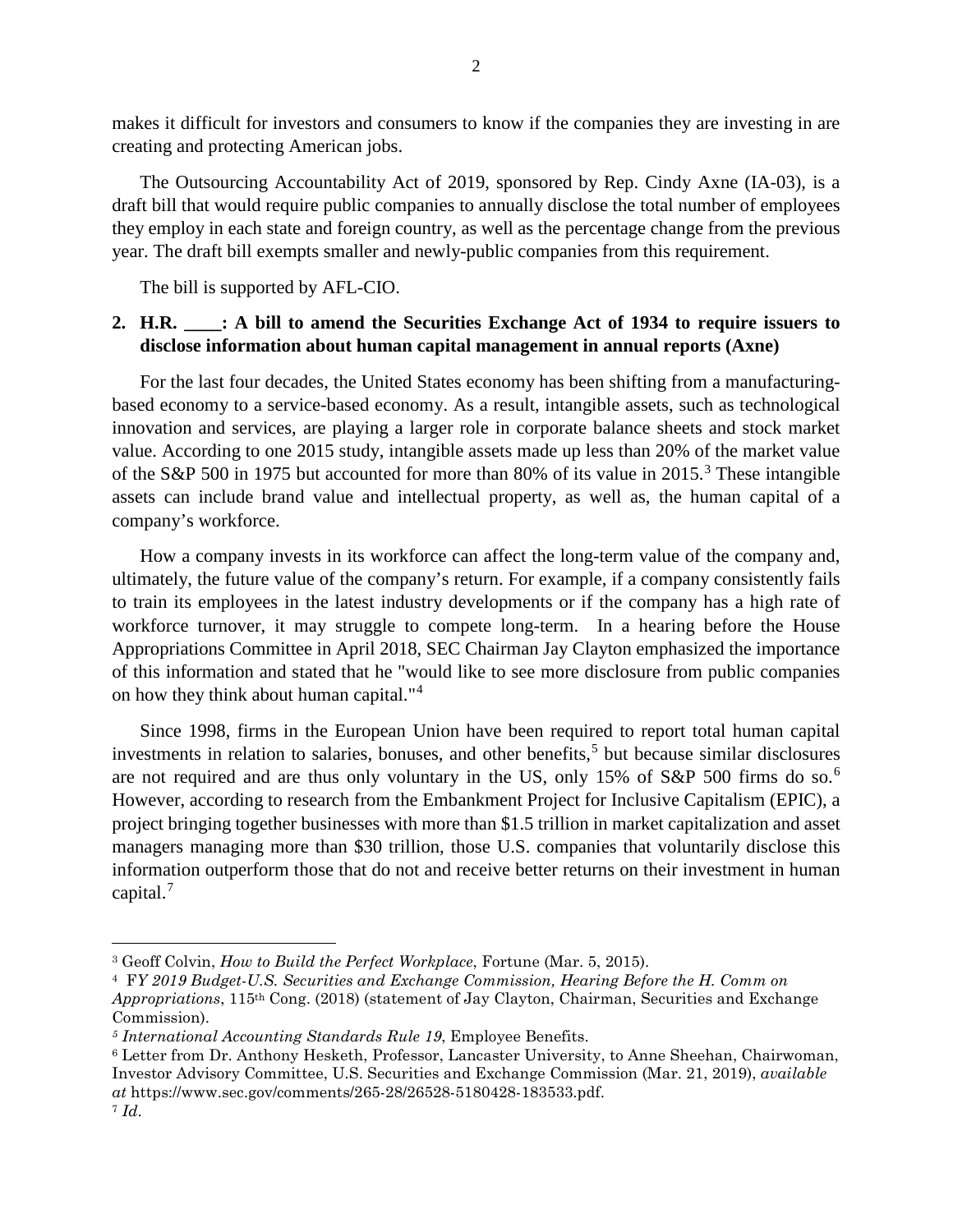26 institutional investors representing over \$3 trillion in assets, including public pension plans, have petitioned the SEC to implement a rulemaking that would require public companies to disclose more information about human capital management. <sup>[8](#page-2-0)</sup> The petition also includes many of the recommendations the SEC's Investor Advisory Committee adopted on March 28, 201[9](#page-2-1).<sup>9</sup>

This draft bill would require the SEC to implement this petitioned rulemaking.

#### **3. H.R. \_\_\_\_: A bill to require the SEC to study stock buybacks under rule 10b-18**

SEC Rule 10b-18, adopted in 1982, creates a safe harbor that allows companies to repurchase their own shares, provided that they follow certain criteria regarding trading volume, timing, and price. In the years since, use of that safe harbor has grown dramatically with companies announcing more than \$1 trillion of share buybacks in 2018 alone.<sup>[10](#page-2-2)</sup> Rule 10b-18 has not been updated since 2003 when total repurchases were less than 20% of the current level.<sup>[11](#page-2-3)</sup>

Traditionally, stock buybacks have been viewed as a capital allocation decision where a company repurchases its own stock when it feels it is undervalued, or as a way for a company to return excess capital to its shareholders.<sup>[12](#page-2-4)</sup> Because stock buybacks, by their very nature, require a company to release excess cash, the practice has been criticized as coming at the expense of increasing worker wages.<sup>[13](#page-2-5)</sup> Critics of the practice have become more vocal in the wake of the Tax Cuts and Jobs Act, where an estimated 40-60% of corporate tax savings have been spent on buybacks while average median wage growth for workers has remained stagnant.<sup>[14](#page-2-6)</sup> In fact, in 2018, the same year the Trump tax cuts went into effect, total S&P buybacks increased by  $60\%$ , <sup>[15](#page-2-7)</sup> yet

l

<span id="page-2-0"></span><sup>8</sup> Petition for Rulemaking from Meredith Miller, Chief Corporate Governance Officer, Human Capital Management Coalition, to William Hinman, Director, Division of Corporate Finance, U.S. Securities and Exchange Commission (Jul. 6, 2017), *available at* 

https://www.sec.gov/rules/petitions/2017/petn4-711.pdf.

<span id="page-2-1"></span><sup>9</sup> *Recommendation from the Investor-as-Owner Subcommittee on Human Capital Management*, Investor Advisory Committee, U.S. Securities and Exchange Commission (Mar. 19, 2019), *available at* https://www.sec.gov/spotlight/investor-advisory-committee-2012/iac032819-investor-as-ownersubcommittee-recommendation.pdf.

<span id="page-2-2"></span><sup>10</sup> Bob Pisani, Stock Buybacks Hit a Record \$1.1 trillion, and the Year's Not Over, CNBC (Dec. 18, 2018), *available at* https://www.cnbc.com/2018/12/18/stock-buybacks-hit-a-record-1point1-trillionand-the-years-not-over.html.

<span id="page-2-3"></span><sup>11</sup> Purchases of Certain Equity Securities by the Issuer and Others, 45 Fed (proposed Jan. 25, 2010) (to be codified at 17 C.F.R. pt. 240), *available at* https://www.sec.gov/rules/proposed/2010/34- 61414.pdf.

<span id="page-2-4"></span><sup>12</sup> Gabriel T. Rubin and Michael Wursthorn, Record Stock Buybacks Draw Fire from Democratic Presidential Hopefuls, The Wall Street Journal (Feb. 4, 2019), available at

[https://www.wsj.com/articles/record-stock-buybacks-draw-fire-from-democratic-presidential-hopefuls-](https://www.wsj.com/articles/record-stock-buybacks-draw-fire-from-democratic-presidential-hopefuls-11549321288)[11549321288.](https://www.wsj.com/articles/record-stock-buybacks-draw-fire-from-democratic-presidential-hopefuls-11549321288)

<span id="page-2-5"></span><sup>13</sup> *Senator Chuck Schumer and Senator Bernie Sanders, Schumer and Sanders: Limit Corporate Stock Buybacks, The New York Times (Feb. 3., 2019), available at*  [https://www.nytimes.com/2019/02/03/opinion/chuck-schumer-bernie-](https://www.nytimes.com/2019/02/03/opinion/chuck-schumer-bernie-sanders.html?mod=article_inline)

<span id="page-2-6"></span>[sanders.html?mod=article\\_inline.](https://www.nytimes.com/2019/02/03/opinion/chuck-schumer-bernie-sanders.html?mod=article_inline) 14 Wage Growth Tracker, Federal Reserve Bank of Atlanta (last updated Apr. 15, 2019), *available at*  https://www.frbatlanta.org/chcs/wage-growth-tracker.aspx.

<span id="page-2-7"></span><sup>15</sup> Dr. Edward Yardeni et al., Stock Market Indicators: S&P 500 Buybacks & Dividends, Yardeni Research, Inc. (Apr. 29, 2019), *available at* [https://www.yardeni.com/pub/buybackdiv.pdf.](https://www.yardeni.com/pub/buybackdiv.pdf)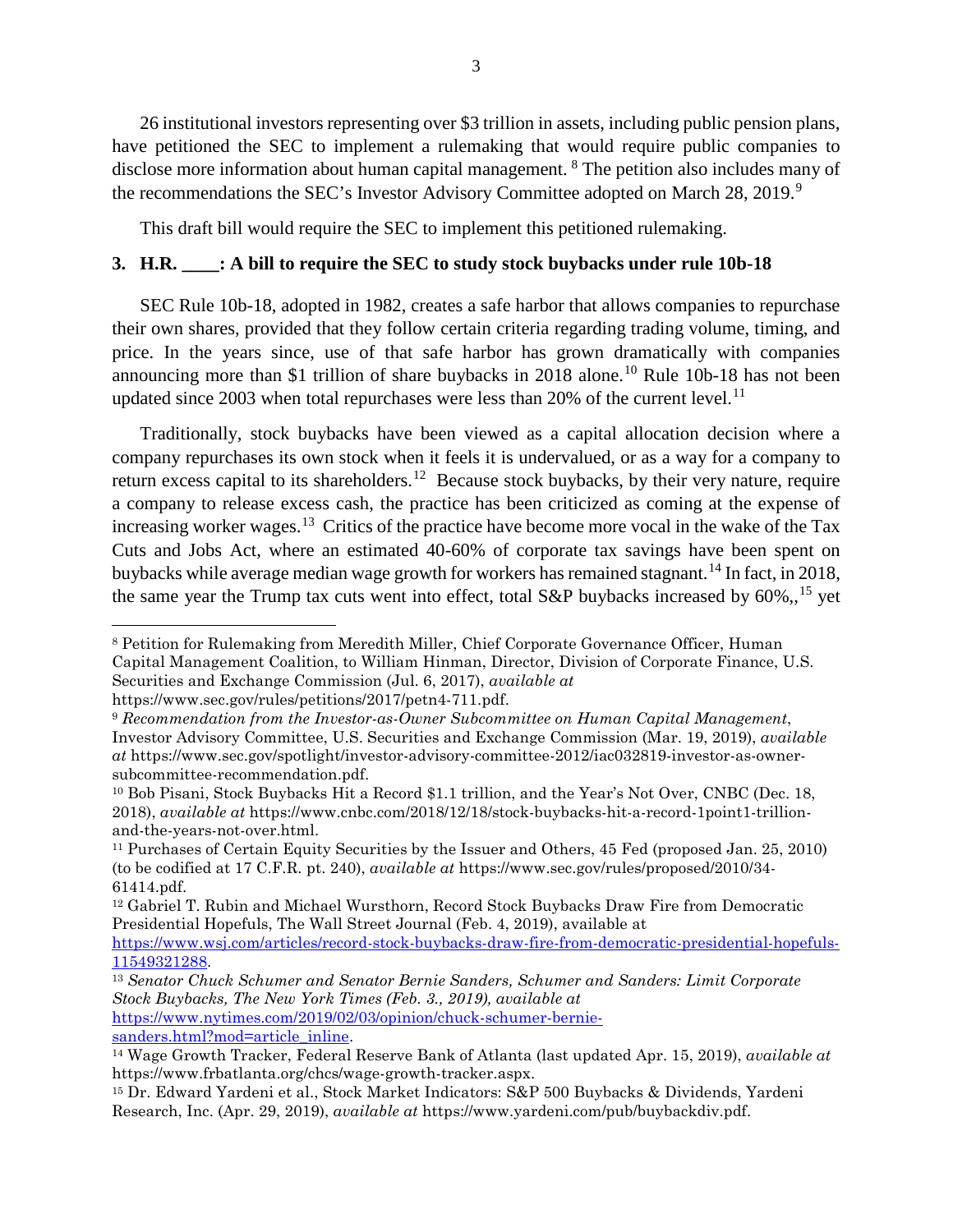companies simultaneously reduced their spending on capital expenditures, debt reduction, and research and development.<sup>[16](#page-3-0)</sup>

In addition to the criticisms surrounding the connection between stock buybacks and employee wages, there are also concerns related to a lack of transparency around company share repurchases. Companies are not required to carry out the repurchase programs they announce, nor are they required to immediately disclose the transactions to the SEC, which makes it difficult for the SEC to supervise these programs and invites potential abuse.<sup>[17](#page-3-1)</sup> A study conducted by SEC Commissioner Robert Jackson found that corporate insiders sold up to five times as much stock as usual immediately following a buyback announcement, suggesting that corporate insiders may be abusing this practice for personal gain.<sup>[18](#page-3-2)</sup>

This draft bill would require the SEC to study existing stock buyback practices, including incidents where the practice may be misused to enhance executives' stock options, and the impact of buybacks on workers' wages. The draft bill would also require the SEC to report the results of its study to Congress and, within one-year of such report, to amend its rules to address the results of the report.

### **4. H.R. \_\_\_\_: the "Greater Accountability in Pay (GAP) Act of 2019" (Phillips)**

Income inequality is a growing concern both worldwide and in the United States. Federal Reserve Chairman Jerome Powell has described the problem of income inequality as one of the biggest challenges facing the United States, stating that "the US lags now in [economic] mobility."<sup>[19](#page-3-3)</sup> While CEO compensation has continued to rise, median worker wages have remained stagnant. In fact, a recent Pew Research Center study shows that today's real average wage has about the same purchasing power as it did 40 years ago.<sup>[20](#page-3-4)</sup> However, compensation for CEOs now dwarfs that of employees. In 1965, the average CEO was paid 20 times their median worker, rising to 58-to-1 in 1989. In 2017, this ratio reached  $312$ -to-1.<sup>[21](#page-3-5)</sup> This trend is the result, in part, of workers' wages not keeping pace with inflation, while executives have received yearly salary

 $\overline{a}$ 

<span id="page-3-0"></span><sup>16</sup> Lynnley Browning, *Share Buybacks Could Hurt Corporate Cash Flows, Moody's Says*, Bloomberg (May 1, 2019), available at https://www.bloomberg.com/news/articles/2019-05-01/share-buybackscould-hurt-corporate-cash-flows-moody-s-says

<span id="page-3-1"></span><sup>17</sup> Jesse M. Fried and Charles C.Y. Wang, The Real Problem With Stock Buybacks, The Wall Street Journal (Jul. 6, 2018), available at [https://www.wsj.com/articles/the-real-problem-with-stock](https://www.wsj.com/articles/the-real-problem-with-stock-buybacks-1530903118)[buybacks-1530903118.](https://www.wsj.com/articles/the-real-problem-with-stock-buybacks-1530903118)

<span id="page-3-2"></span><sup>18</sup> Commissioner Robert Jackson, Securities and Exchange Commission, Speech at the Center for American Progress (Jun. 11, 2018), *available at* https://www.sec.gov/files/speech-jackson-061118 data-appendix.pdf.

<span id="page-3-3"></span><sup>19</sup> Transcript of Teach Town Hall, Federal Reserve Board of Governors (Feb. 6, 2019), *available at* [https://www.federalreserve.gov/mediacenter/files/teacher-town-hall-transcript-20190206.pdf.](https://urldefense.proofpoint.com/v2/url?u=https-3A__www.federalreserve.gov_mediacenter_files_teacher-2Dtown-2Dhall-2Dtranscript-2D20190206.pdf&d=DwMFaQ&c=L93KkjKsAC98uTvC4KvQDdTDRzAeWDDRmG6S3YXllH0&r=3iomPENRfj-ANWyv5BnUad7hYHDj6h5iVfbLpRB3JqE&m=3xgnP6MiD915w-bBvNNnf-nZiHgvfk2H4s5XzHepREc&s=iD-nEbwH8jb1r4Ouk0qhPcqz6hf3bwp_Ci_J9YCE2_Y&e=) 20 Drew Desilver, For Most U.S. Workers, Real Wages Have Barely Budged in Decades, Pew

<span id="page-3-4"></span>Research Center (Aug. 7, 2018), *available at* [https://www.pewresearch.org/fact-tank/2018/08/07/for](https://www.pewresearch.org/fact-tank/2018/08/07/for-most-us-workers-real-wages-have-barely-budged-for-decades/)[most-us-workers-real-wages-have-barely-budged-for-decades/](https://www.pewresearch.org/fact-tank/2018/08/07/for-most-us-workers-real-wages-have-barely-budged-for-decades/)

<span id="page-3-5"></span><sup>21</sup> Lawrence Mishel and Jessica Schieder, *CEO Compensation Surged in 2017*, Economic Policy Institute (Aug. 16, 2018), *available at* https://www.epi.org/publication/ceo-compensation-surged-in- $2017/$ .